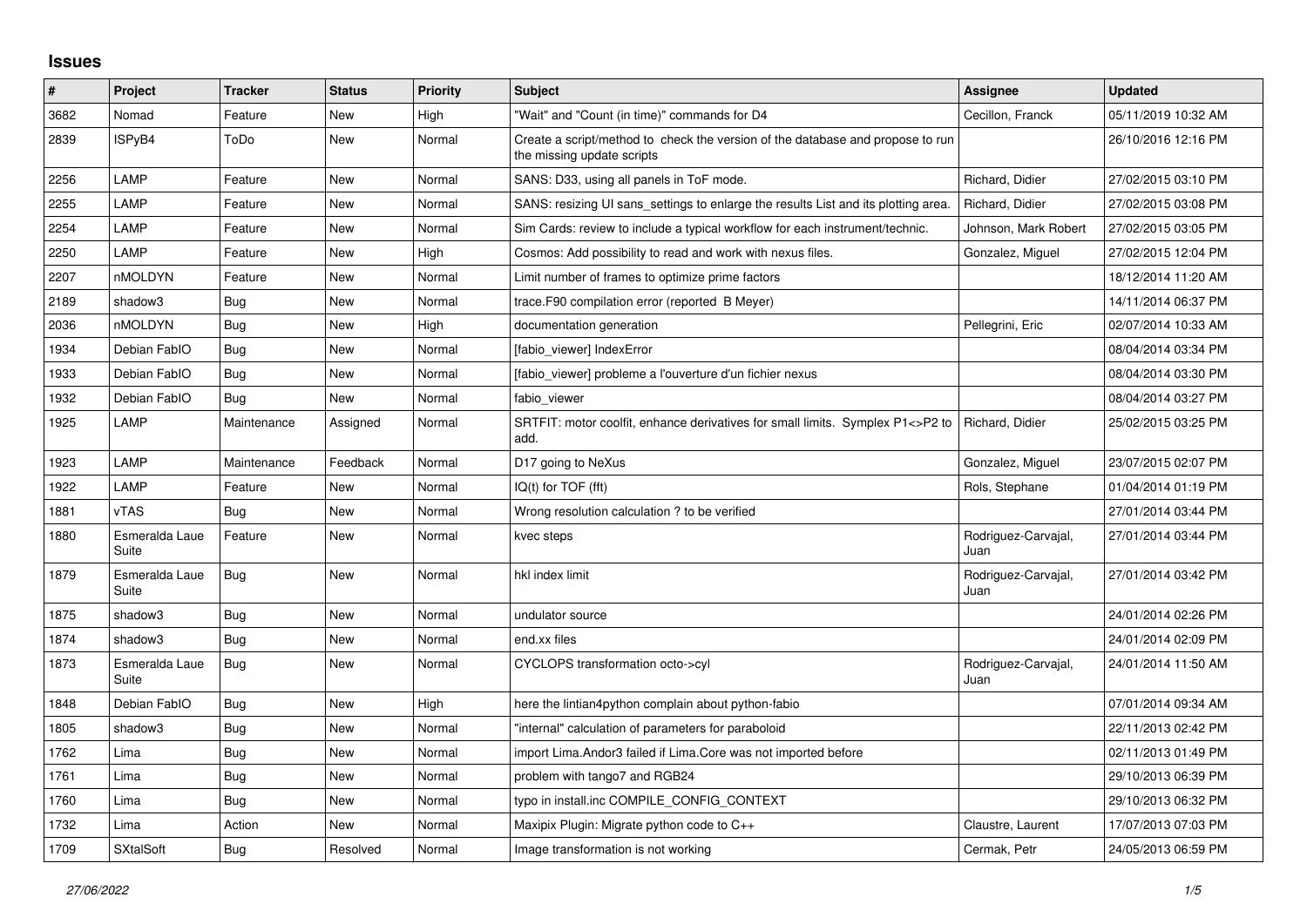| #    | Project          | <b>Tracker</b> | <b>Status</b> | <b>Priority</b> | <b>Subject</b>                                                                     | <b>Assignee</b>             | <b>Updated</b>      |
|------|------------------|----------------|---------------|-----------------|------------------------------------------------------------------------------------|-----------------------------|---------------------|
| 1704 | shadow3          | Feature        | New           | Normal          | srcomp, abrefc and jntpscalc                                                       |                             | 13/05/2013 10:52 AM |
| 1703 | shadow3          | Support        | New           | Normal          | broken link to git repository?                                                     |                             | 13/05/2013 03:25 PM |
| 1698 | SXtalSoft        | <b>Bug</b>     | New           | Normal          | file location                                                                      | Cermak, Petr                | 24/05/2013 11:08 AM |
| 1697 | Lima             | Feature        | New           | Normal          | Add the possibility to get the list of available trigger modes by camera           | Petitdemange,<br>Sebastien  | 18/07/2013 01:51 PM |
| 1680 | shadow3          | Bug            | Resolved      | Normal          | bug in shadow concerning electric fields                                           | Sanchez del Rio,<br>Manuel  | 15/03/2013 04:12 PM |
| 1548 | Lima             | Bug            | New           | Normal          | Xpad plugin: move task inside the plugin                                           | Langlois, Florent           | 17/12/2012 02:56 PM |
| 1544 | <b>SXtalSoft</b> | Feature        | New           | Normal          | Colours for unindexed peaks                                                        | Cermak, Petr                | 20/05/2013 08:38 PM |
| 1543 | <b>SXtalSoft</b> | Feature        | Resolved      | Normal          | Show the header of the images                                                      | Rodriguez-Carvajal,<br>Juan | 03/05/2013 08:10 AM |
| 1542 | <b>SXtalSoft</b> | Feature        | New           | Normal          | Saving the state of a session to recover it later                                  | Cermak, Petr                | 04/12/2012 06:08 PM |
| 1541 | <b>SXtalSoft</b> | Feature        | Resolved      | Normal          | Reset item in File menu is not working properly                                    |                             | 20/05/2013 08:37 PM |
| 1540 | <b>SXtalSoft</b> | Feature        | Assigned      | Normal          | Preferences: Contrast dialog: Min-Max, color                                       | Cermak, Petr                | 24/01/2013 02:35 PM |
| 1539 | <b>SXtalSoft</b> | Feature        | New           | Normal          | Improve the noise correction                                                       |                             | 04/12/2012 06:05 PM |
| 1533 | <b>SXtalSoft</b> | <b>Bug</b>     | New           | Normal          | rafub gui                                                                          |                             | 26/11/2012 10:07 PM |
| 1532 | <b>SXtalSoft</b> | <b>Bug</b>     | New           | Normal          | rafub gui                                                                          |                             | 26/11/2012 01:43 PM |
| 1531 | <b>SXtalSoft</b> | Bug            | Feedback      | Normal          | rafub gui                                                                          |                             | 29/11/2012 05:21 PM |
| 1530 | <b>SXtalSoft</b> | <b>Bug</b>     | Resolved      | Normal          | rafub gui                                                                          |                             | 29/11/2012 05:20 PM |
| 1529 | <b>SXtalSoft</b> | <b>Bug</b>     | Resolved      | Normal          | rafub gui                                                                          |                             | 29/11/2012 05:13 PM |
| 1510 | Lima             | <b>Bug</b>     | New           | Normal          | simulator test suite left files on the filesystem                                  | Petitdemange,<br>Sebastien  | 03/12/2012 09:33 AM |
| 1469 | Nomad            | Feature        | <b>New</b>    | Normal          | D20: ALL "condition families" in Parameter survey !!!                              | Cecillon, Franck            | 24/10/2012 09:54 AM |
| 1468 | Nomad            | <b>Bug</b>     | New           | Normal          | D20: roirate and roisum do not work in conditions                                  | Cecillon, Franck            | 24/10/2012 09:50 AM |
| 1461 | shadow3          | <b>Bug</b>     | New           | Normal          | Neede upgrade of xsh_run in shadowvui macros to work with shadow3                  | Sanchez del Rio,<br>Manuel  | 12/10/2012 11:52 AM |
| 1460 | shadow3          | <b>Bug</b>     | Resolved      | Normal          | Problems with mosaic crystals                                                      | Sanchez del Rio,<br>Manuel  | 11/04/2013 09:28 AM |
| 1459 | Nomad            | Feature        | New           | High            | D20: Get rid of the "Pause" button for D20!                                        | Cecillon, Franck            | 11/10/2012 09:33 AM |
| 1458 | Nomad            | Feature        | New           | Normal          | D20: "Infinity" or "eternity" instead of "999" or "9999" etc.!                     | Cecillon, Franck            | 11/10/2012 09:30 AM |
| 1457 | Nomad            | <b>Bug</b>     | <b>New</b>    | Normal          | D20: Time estimation in NoMad Spy wrong for RocCount (at least )                   | Cecillon, Franck            | 11/10/2012 09:26 AM |
| 1456 | Nomad            | <b>Bug</b>     | New           | High            | D20: Fast mode not working when activated directly after ramp mode --<br>SOLVED??? | Cecillon, Franck            | 11/10/2012 09:18 AM |
| 1448 | Nomad            | Feature        | New           | Immediate       | D20: Refresh of Parameter survey plots                                             | Cecillon, Franck            | 26/09/2012 02:57 PM |
| 1447 | Nomad            | Feature        | New           | Immediate       | D20: ramps on setpopint (good), regulation and sample (bad!)                       | Cecillon, Franck            | 26/09/2012 02:55 PM |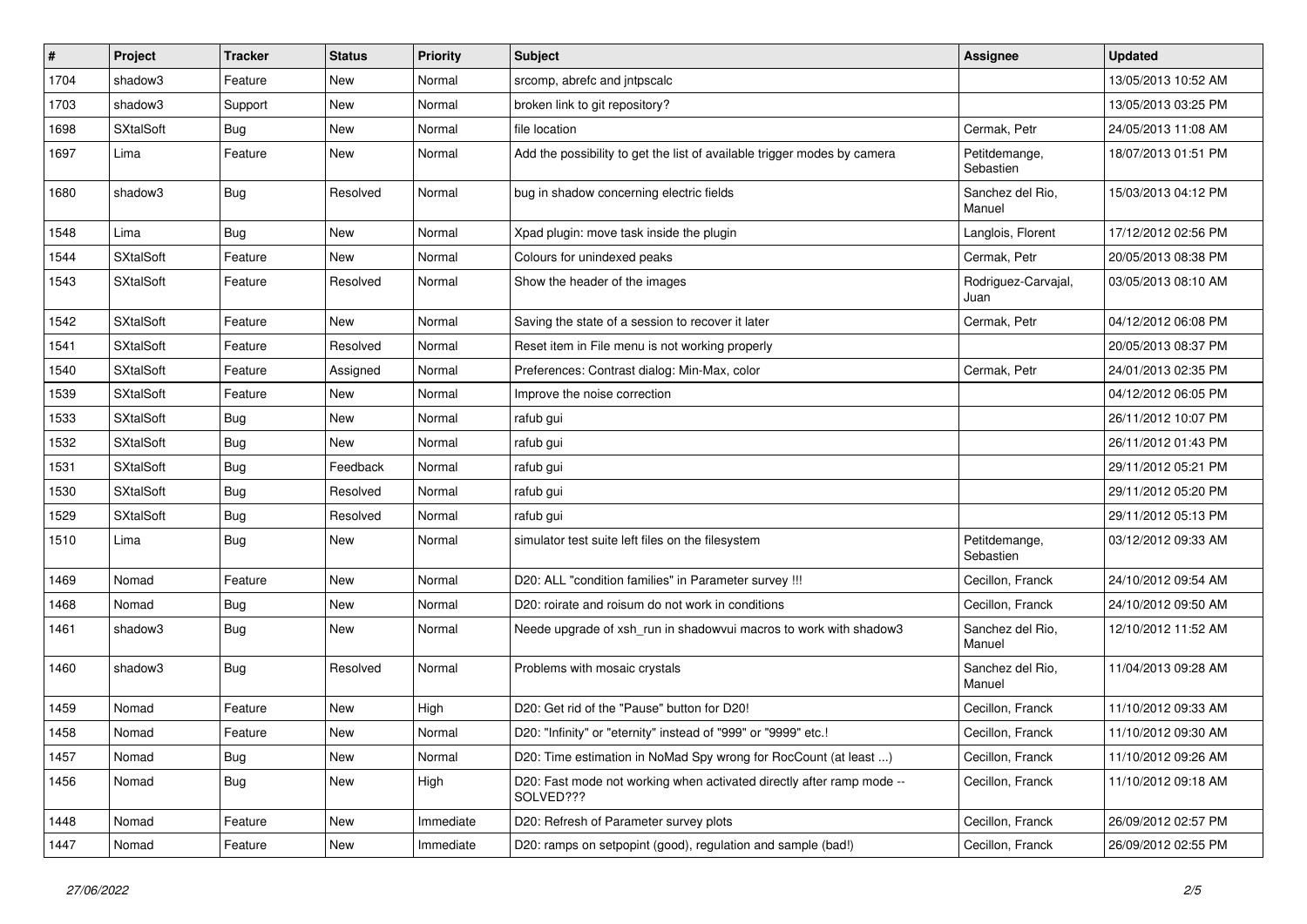| #    | Project | <b>Tracker</b> | <b>Status</b> | <b>Priority</b> | <b>Subject</b>                                                                                     | <b>Assignee</b>    | <b>Updated</b>      |
|------|---------|----------------|---------------|-----------------|----------------------------------------------------------------------------------------------------|--------------------|---------------------|
| 1446 | Nomad   | Feature        | New           | High            | D20: coldvalve management module as an example for a comeback of<br>GEORGE's "dials"               | Cecillon, Franck   | 26/09/2012 02:53 PM |
| 1445 | Nomad   | Feature        | New           | High            | D20: Conditions (If in launchpad AND watchdog/alert)                                               | Cecillon, Franck   | 26/09/2012 02:51 PM |
| 1444 | Nomad   | <b>Bug</b>     | New           | Immediate       | D20: Watchdog/Alert popups                                                                         | Cecillon, Franck   | 26/09/2012 02:47 PM |
| 1443 | Nomad   | Bug            | New           | Urgent          | D20: still more options for cryostat temperature setting                                           | Cecillon, Franck   | 26/09/2012 02:46 PM |
| 1435 | Nomad   | Bug            | New           | Normal          | "More options" in NomadGUI is blocked                                                              | Ortiz, Helene      | 24/09/2012 03:59 PM |
| 1427 | Nomad   | Bug            | New           | Immediate       | D20: RocScan: Detector display does NOT refresh during acquisition                                 | Cecillon, Franck   | 31/08/2012 11:30 AM |
| 1397 | Nomad   | <b>Bug</b>     | New           | Normal          | OrangeCryostat controller does not start ColdValve                                                 |                    | 26/07/2012 11:20 AM |
| 1376 | Nomad   | Feature        | New           | High            | D20 and others: automatic parameter survey after midnight and three further<br>options             | Cecillon, Franck   | 16/07/2012 11:31 AM |
| 1366 | Nomad   | Feature        | New           | High            | D20: beam parameters (sample pressure Psample) in SPY!                                             | Cecillon, Franck   | 11/07/2012 05:13 PM |
| 1365 | Nomad   | <b>Bug</b>     | New           | High            | Spy window places itself in some inconvenient place on the desktop                                 | Cecillon, Franck   | 11/07/2012 10:21 AM |
| 1364 | Nomad   | Feature        | New           | High            | Furnace PID - more flexibility                                                                     | Cecillon, Franck   | 11/07/2012 10:12 AM |
| 1360 | Nomad   | Bug            | New           | Immediate       | Missing sample environments: D20 furnace (and D1B furnace and pool-CF<br>119ILHV49)                | Cecillon, Franck   | 09/07/2012 10:13 AM |
| 1359 | Nomad   | Feature        | New           | High            | cryofurnace 119ILHV49 missing as sample environment                                                | Cecillon, Franck   | 07/07/2012 05:37 PM |
| 1357 | Nomad   | <b>Bug</b>     | New           | Normal          | D20: Conditions-Warnings scatter pop-up windows all over the desktop which<br>remain when inactive | Cecillon, Franck   | 26/09/2012 02:44 PM |
| 1355 | Nomad   | Feature        | New           | High            | D20: Switch applying tolerance between regulation and sample in the<br>launchpad                   | Cecillon, Franck   | 12/07/2012 01:22 PM |
| 1354 | Nomad   | Feature        | New           | High            | Conditions: Warnings - variables, values in messages and time parameters                           | Cecillon, Franck   | 02/07/2012 03:26 PM |
| 1353 | mxCUBE  | Action         | New           | Normal          | Convert Tine module code to use the Poller module and gevent async watcher<br>for events           |                    | 28/06/2012 01:45 PM |
| 1327 | Nomad   | Bug            | New           | Normal          | PolarizationController read actual state long                                                      |                    | 07/06/2012 11:10 AM |
| 1269 | Lima    | Feature        | New           | Normal          | ADSC: Change the functionning of the exposure time / Stop acquisition                              | NOUREDDINE, Arafat | 19/07/2012 11:56 AM |
| 1253 | pyXSW   | Bug            | Resolved      | Normal          | bug with python<2.7                                                                                | Roy, Jerome        | 21/03/2012 06:03 PM |
| 1240 | Nomad   | Feature        | Resolved      | Normal          | Add pause button in settings tab plugins when possible                                             | Ortiz, Helene      | 02/03/2012 09:24 AM |
| 1234 | Nomad   | <b>Bug</b>     | New           | High            | Generic scan list not refreshed                                                                    | legoc, yannick     | 20/02/2012 03:34 PM |
| 1226 | CrysFML | Feature        | New           | Normal          | optimization of magnetic structure with domains                                                    | Zaharko, Oksana    | 05/02/2012 12:40 PM |
| 1225 | CrysFML | Feature        | New           | Normal          | CFML Refcodes.f90                                                                                  | Zaharko, Oksana    | 05/02/2012 12:38 PM |
| 1224 | CrysFML | Feature        | New           | Normal          | CFML_MagSymm.f90                                                                                   | Zaharko, Oksana    | 05/02/2012 12:37 PM |
| 1211 | CrysFML | Feature        | New           | Normal          | Simulated annealing of magnetic structure from nonpolarised magnetic<br>intensities                | Zaharko, Oksana    | 22/01/2012 10:29 AM |
| 1203 | mxCUBE  | Feature        | New           | Normal          | Keyword change for detector-dependent parameters                                                   | Beteva, Antonia    | 13/01/2012 02:51 PM |
| 1201 | mxCUBE  | Action         | New           | Normal          | Make sure model-view-controller design is properly followed                                        |                    | 13/01/2012 02:47 PM |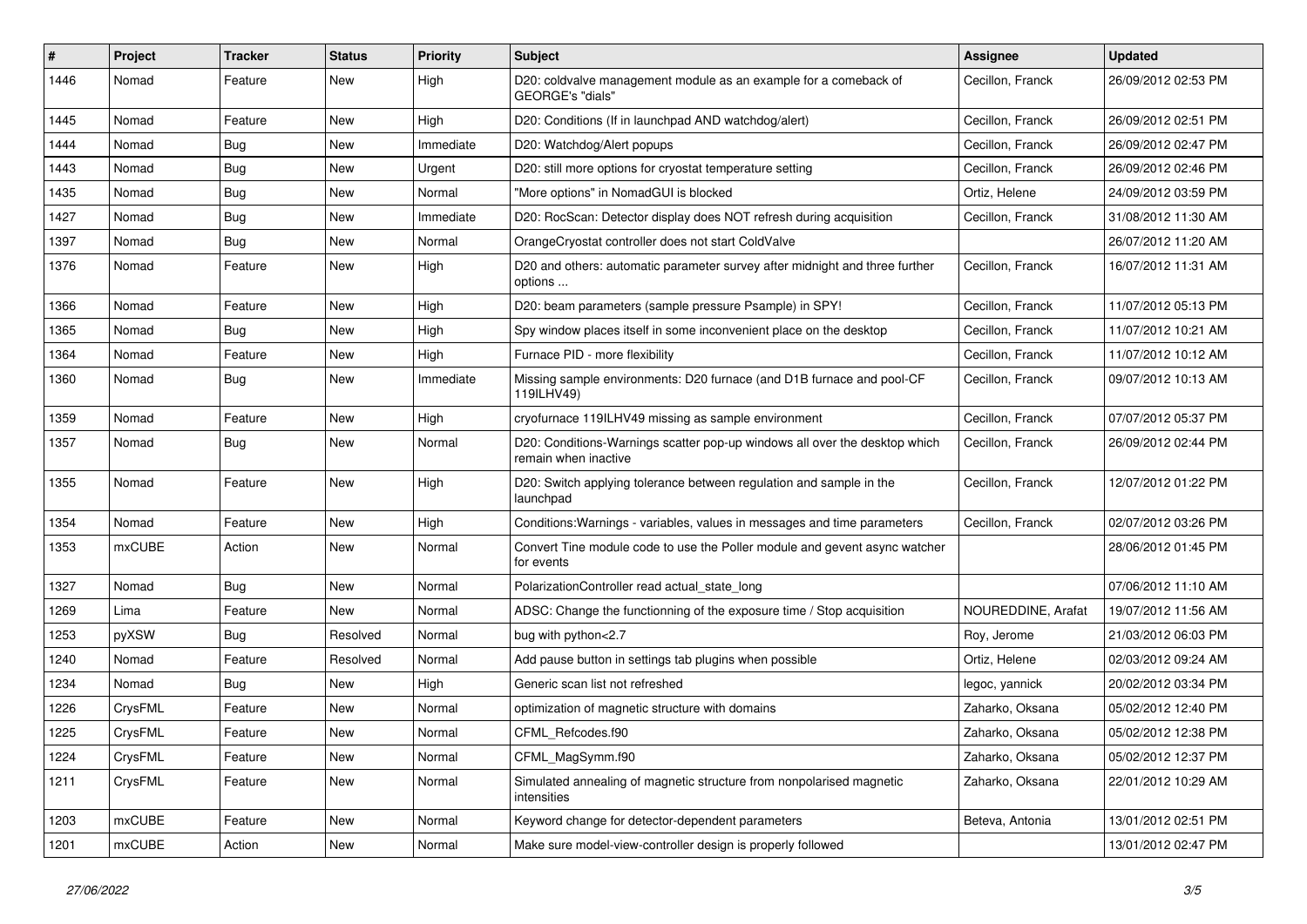| #    | Project       | <b>Tracker</b> | <b>Status</b> | <b>Priority</b> | <b>Subject</b>                                                                                          | <b>Assignee</b>            | <b>Updated</b>      |
|------|---------------|----------------|---------------|-----------------|---------------------------------------------------------------------------------------------------------|----------------------------|---------------------|
| 1200 | mxCUBE        | Support        | New           | Normal          | git pushes should send emails to developer members                                                      |                            | 13/01/2012 02:45 PM |
| 1199 | mxCUBE        | Action         | <b>New</b>    | Normal          | Make existing hardware objects and bricks ESRF-independent                                              |                            | 13/01/2012 02:48 PM |
| 1198 | <b>mxCUBE</b> | Action         | New           | Normal          | Explicit abstract interfaces for Hardware Objects                                                       | Oscarsson, Marcus          | 13/01/2012 11:32 AM |
| 1195 | CrysFML       | Feature        | New           | Normal          | CFML_Refcodes.f90 with magnetic codes and MagKeys.f90                                                   | Zaharko, Oksana            | 06/01/2012 12:59 PM |
| 1191 | Lima          | Feature        | New           | Normal          | Having the possibility to get the last error message                                                    | Petitdemange,<br>Sebastien | 08/03/2013 03:53 PM |
| 1189 | Nomad         | Feature        | New           | Normal          | Refresh automatically the list of controllers in Parameter Survey                                       |                            | 16/12/2011 04:37 PM |
| 1186 | Nomad         | Bug            | New           | High            | D20: continuously trying to contac ln2/lhe eurotherms although not meant to be<br>contacted             |                            | 09/12/2011 10:21 AM |
| 1185 | Nomad         | Bug            | New           | High            | D20: High pressure cell values only read when sending set-point                                         | Cecillon, Franck           | 09/12/2011 10:20 AM |
| 1184 | Nomad         | Bug            | New           | Normal          | D20: slitm I/r do not always show the right encoder values                                              | Cecillon, Franck           | 09/12/2011 10:20 AM |
| 1180 | Nomad         | Feature        | New           | Normal          | Save scan range configuration by (controller, property)                                                 | legoc, yannick             | 30/11/2011 08:59 AM |
| 1177 | Nomad         | Bug            | Resolved      | Normal          | IN3: buttons (stop, pause, continu) always linked to the launch pad                                     | Ortiz, Helene              | 02/07/2012 01:18 PM |
| 1167 | Nomad         | Bug            | New           | Immediate       | D20: Changes in fields (title, number of repetitions) NOT taken into account                            | Cecillon, Franck           | 25/11/2011 10:05 AM |
| 1165 | Nomad         | Feature        | New           | Normal          | D20: have analogon to the mad command "MOV" in contrast to "POS"!                                       | Cecillon, Franck           | 24/11/2011 11:33 AM |
| 1164 | Nomad         | Feature        | New           | Normal          | IN3: Pause/Continu, re-positionning moved axis during pause mode                                        |                            | 23/11/2011 11:02 AM |
| 1163 | Nomad         | Feature        | New           | Normal          | IN3: the same time variable should be used for scan and simple count                                    |                            | 23/11/2011 11:00 AM |
| 1159 | Nomad         | Feature        | New           | Normal          | IN3: Review of output                                                                                   |                            | 23/11/2011 10:57 AM |
| 1158 | Nomad         | Feature        | New           | Normal          | IN3: review spy for slitcomponent controller                                                            |                            | 23/11/2011 10:56 AM |
| 1151 | Nomad         | Feature        | New           | Normal          | IN3: Print a XBU editor                                                                                 |                            | 23/11/2011 09:02 AM |
| 1148 | Nomad         | Feature        | New           | Normal          | IN3: Open scan plot automatically                                                                       |                            | 23/11/2011 08:53 AM |
| 1140 | Nomad         | Feature        | New           | High            | D20: Call/SMS local contact/instrument responsible when timeout in ROC count   Cecillon, Franck<br>mode |                            | 21/11/2011 01:11 PM |
| 1139 | Nomad         | Feature        | New           | High            | D20: Call/SMS local contact/instrument responsible when Nomad Server<br>crashes                         | Cecillon, Franck           | 21/11/2011 01:11 PM |
| 1138 | Nomad         | Feature        | New           | High            | D20: Call/SMS local contact/instrument responsible when high pressure drops<br>to zero                  | Cecillon, Franck           | 21/11/2011 01:09 PM |
| 1118 | Nomad         | Feature        | New           | Normal          | D20: Monochromator setting - curvature                                                                  | Cecillon, Franck           | 08/11/2011 09:41 AM |
| 1110 | Nomad         | Feature        | New           | High            | D20: copy-paste of text into fields                                                                     | Cecillon, Franck           | 02/11/2011 02:22 PM |
| 1108 | Nomad         | Feature        | New           | Normal          | D20: Define sample temperature range, when outside consider sample stick as<br>disconnected             | Cecillon, Franck           | 02/11/2011 02:07 PM |
| 1107 | Nomad         | Feature        | New           | High            | Choose wether tolerance applied on Treg or Tsample in launchpad                                         | Cecillon, Franck           | 02/11/2011 02:00 PM |
| 1105 | Nomad         | <b>Bug</b>     | New           | High            | Parameter survey viewer not refreshing                                                                  | Cecillon, Franck           | 02/11/2011 01:35 PM |
| 1101 | Nomad         | Bug            | New           | High            | time estimation ROC counting                                                                            | Cecillon, Franck           | 02/11/2011 01:14 PM |
| 1100 | Nomad         | Feature        | New           | Normal          | stop nosave                                                                                             | Cecillon, Franck           | 02/11/2011 01:06 PM |